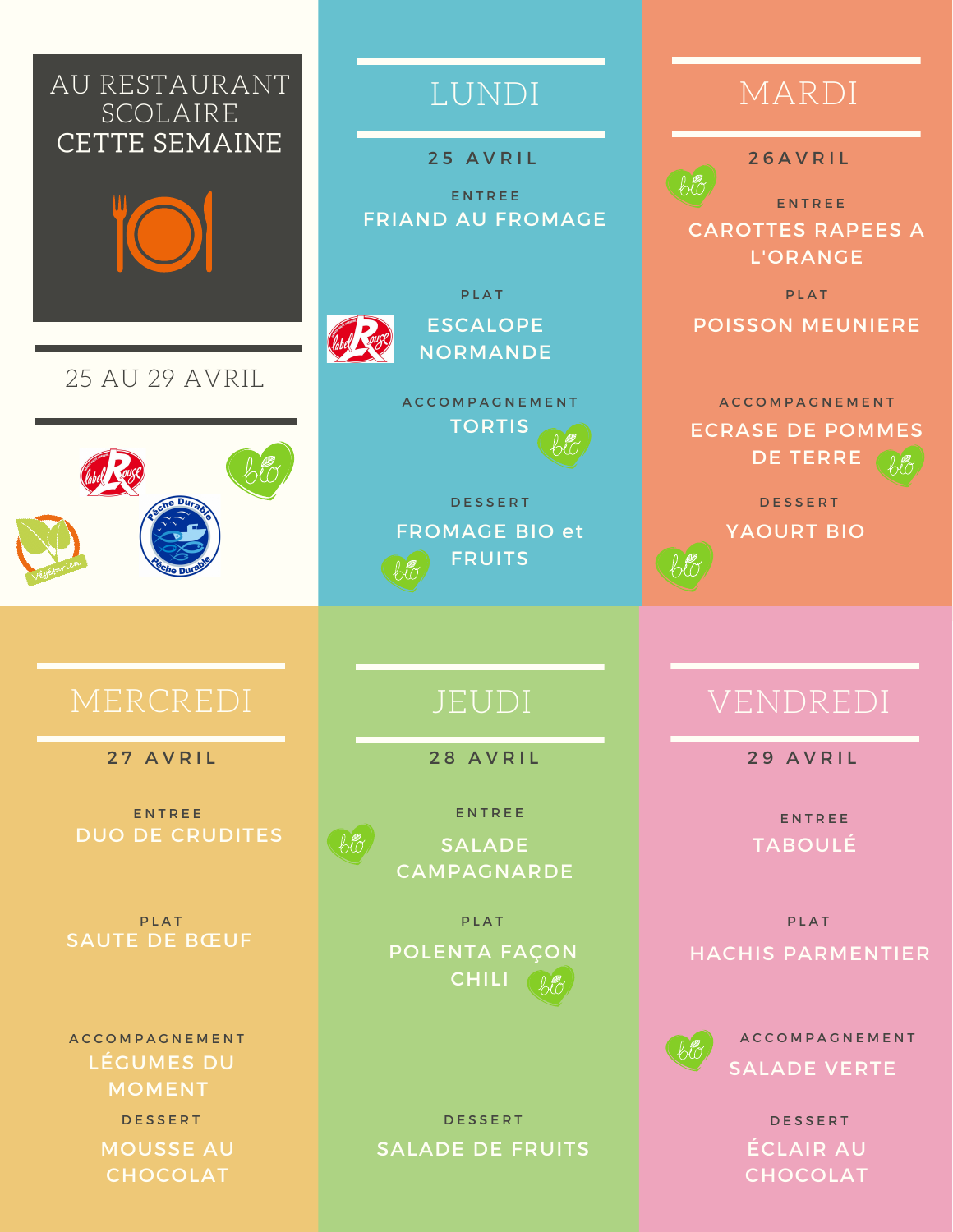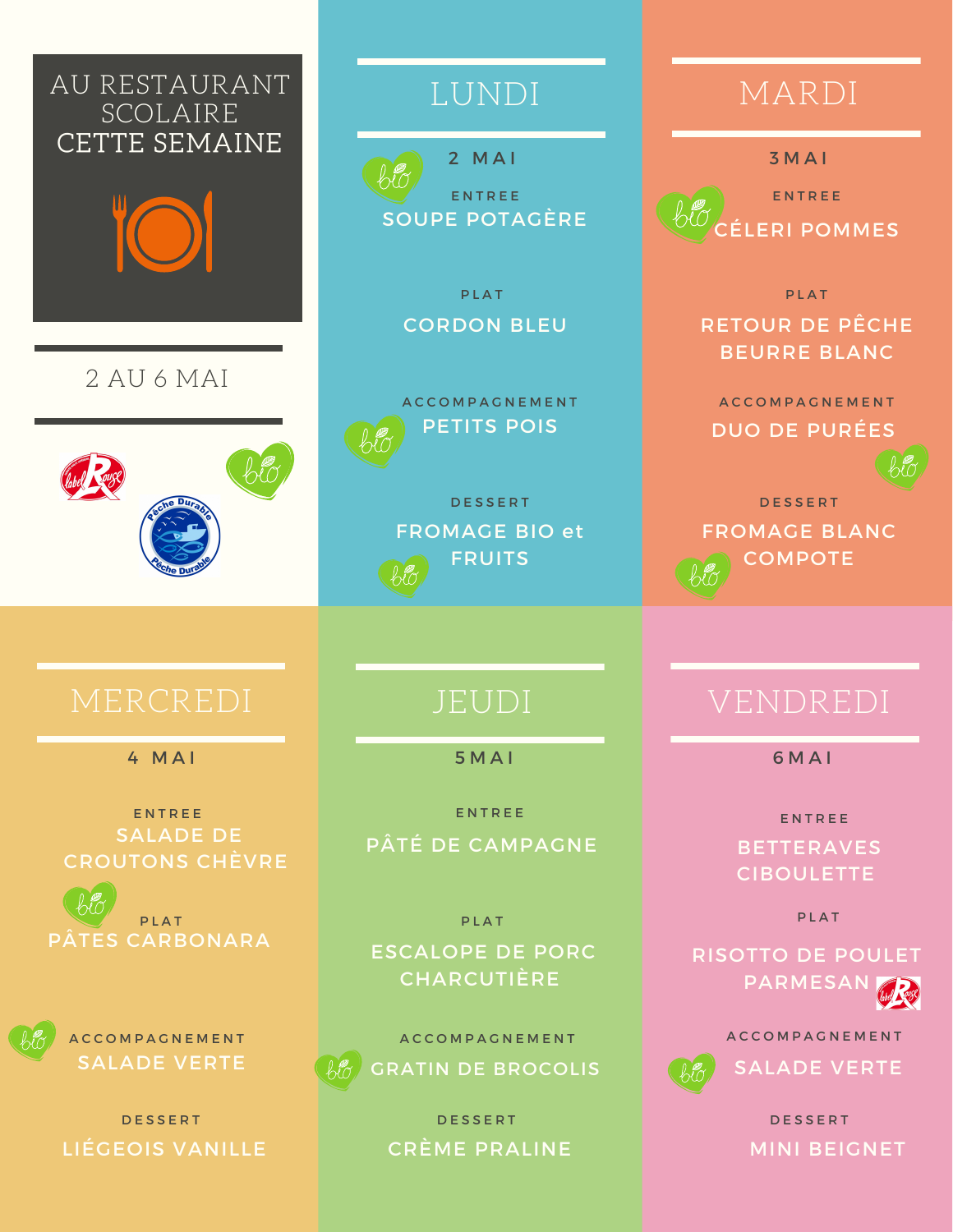

## MARDI

1 0 M A I

E N T R E E

SAUCISSON A L'AIL

RETOUR DE PÊCHE TARTARE P L A T

RIZ BASMATI A C C O M P A G N E M E N T



D E S S E R T FROMAGE BIO et FRUITS

**ACCOMPAGNEMENT** GRATIN DE CHOU-FLEUR ho **DESSERT** 

COMPOTE SPECULOOS VENDREDI

1 3 M A I

E N T R E E FRIAND FROMAGE

P L A T TOMATES FARCIES



**ACCOMPAGNEMENT** SEMOULE RAISINS

> **DESSERT** FLAN CARAMEL